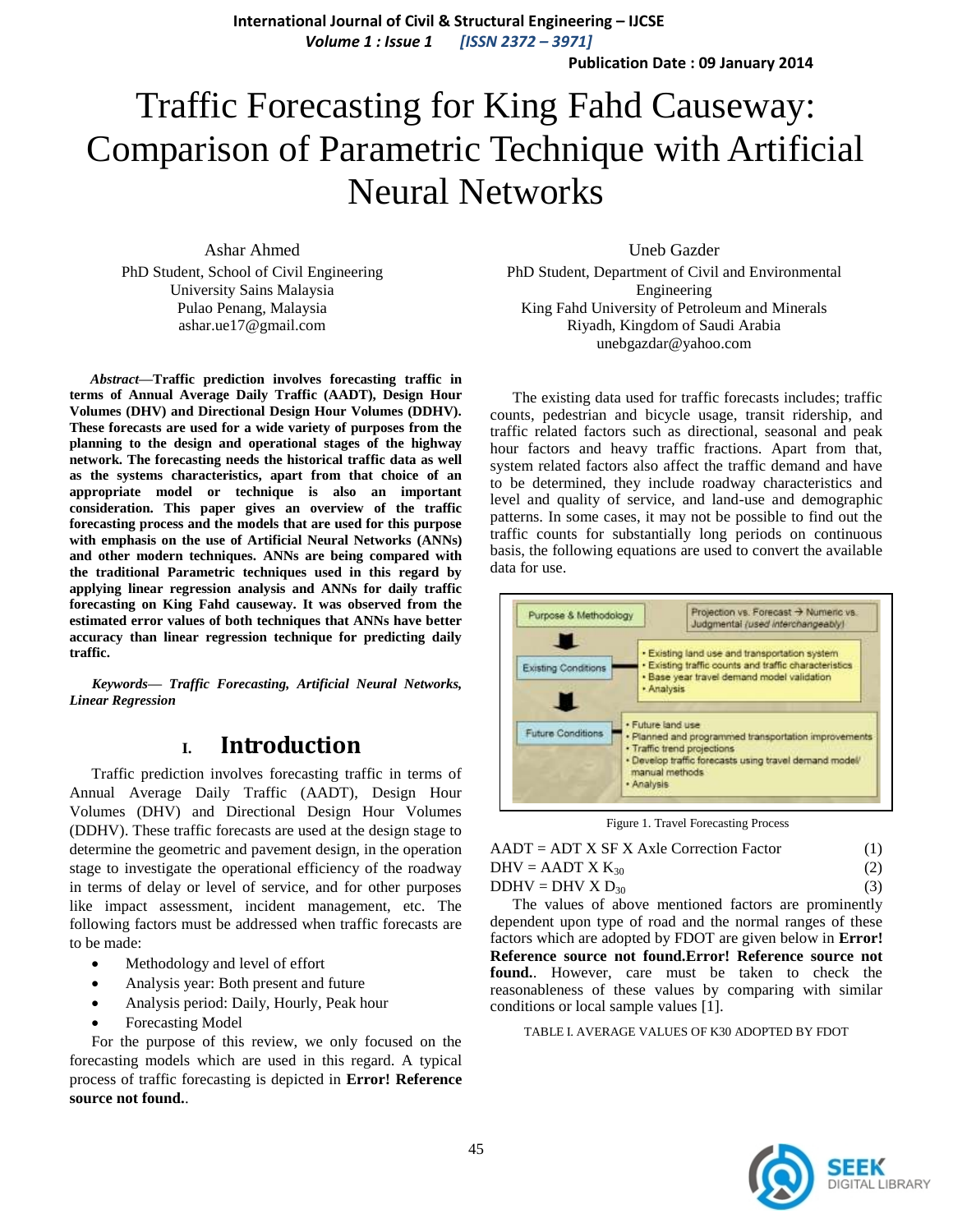# **International Journal of Civil & Structural Engineering – IJCSE**

*Volume 1 : Issue 1 [ISSN 2372 – 3971]*

| Road Type                                       |      | К.,<br>Low Average | High | Standard<br>Deviation |
|-------------------------------------------------|------|--------------------|------|-----------------------|
|                                                 |      |                    |      |                       |
| Rural Freeway                                   | 9.60 | 11.8               | 14.6 | 1.43                  |
| Rural Arterial                                  | 9.40 | 11.0               | 15.6 | 1.42                  |
| Urban Freeway                                   | 9.40 | 9.7                | 10.0 | 0.28                  |
| Urban Arterial                                  | 9.20 | 10.2               | 11.5 | 0.92                  |
| TABLE II. AVERAGE VALUES OF K30 ADOPTED BY FDOT |      |                    |      |                       |
|                                                 |      | $D_{30}$           |      | Standard              |
| Road Type                                       | Low  | Average            | High | Deviation             |
| Rural Freeway                                   | 52.3 | 54.8               | 57.3 | 1.73                  |
| Rural Arterial                                  | 51.1 | 58.1               | 79.6 | 6.29                  |
| Urban Freeway                                   | 50.4 | 55.8               | 61.2 | 4.11                  |

# **II. Selection of Model**

Application of a particular model in real time projects is sometimes dependent upon the adoptability of that model by the local organizations. In most of the cases, locally recognized models are preferred. In addition to that, following issues should also be checked prior to use of a particular model:

- Use the latest version of a model
- Review the accuracy of the model for the base year in term of Root Mean Square Error (RMSE)
- Review the previous models applied to the same region/corridor
- Calibrate the model for parallel facilities, competing facilities, transit services, network revisions, disaggregation of zones, and socioeconomic data

FDOT has established the accuracy levels for selection of model based upon the type of facility and volume of traffic which are given in Table III.

| <b>Standards</b><br>DVS - CONTR |  |  |
|---------------------------------|--|--|
| Preferable                      |  |  |
| 45%                             |  |  |
| 35%                             |  |  |
| 27%                             |  |  |
| 25%                             |  |  |
| 15%                             |  |  |
| 15%                             |  |  |
| 10%                             |  |  |
| 10%                             |  |  |
| 35%                             |  |  |
|                                 |  |  |

TABLE III. ACCURACY LEVELS FOR MODEL SELECTION

Volumes from the selected model for the future years should be reviewed for logical traffic growth rates. Modelled traffic volumes should be compared with the prevalent general growth trends in the area. If any ill-logical growth pattern exists then the model specification, network coding and traffic assignment has to be revised.

#### **Publication Date : 09 January 2014**

### **III. Models for Traffic Forecasting**

In this section we would describe some traditional methods of traffic forecasting. These models are mainly developed using the historical growth trends and regression analysis.

# *A. Traffic Forecasting Using Growth Trends*

If any traffic model is not available or the application does not require the use of complex models, traffic forecasts can be made using traffic growth trends. The historical trends of traffic demand can be established from one of the following resources:

- Historical Data
- Land-Use Management Maps (LUMS)
- Gas Sales Record

The data is plotted on a graph with AADT on y-axis and year of count on the x-axis. A least square regression analysis is done to establish the growth trends. For traffic forecasts; either the empirically developed regression equations are used or the graph can be extended linearly to the future year as shown in Figure 2[2].



Figure 2. Graphical Method of Traffic Forecasting

## *B. Site Specific Models*

Site-specific models are developed based upon the characteristics of the traffic generators and attractors without taking into consideration the state of the road network. NCHRP developed regression models for trip generation and attraction as a function of land-use character, intensity and location. The factors included in these models are:

- Automobile ownership
- Income
- Household size
- Density
- Type of development

Institute of transport engineers developed their own rates for trip generation based upon the land-use per unit of factor related to the type of land-use.

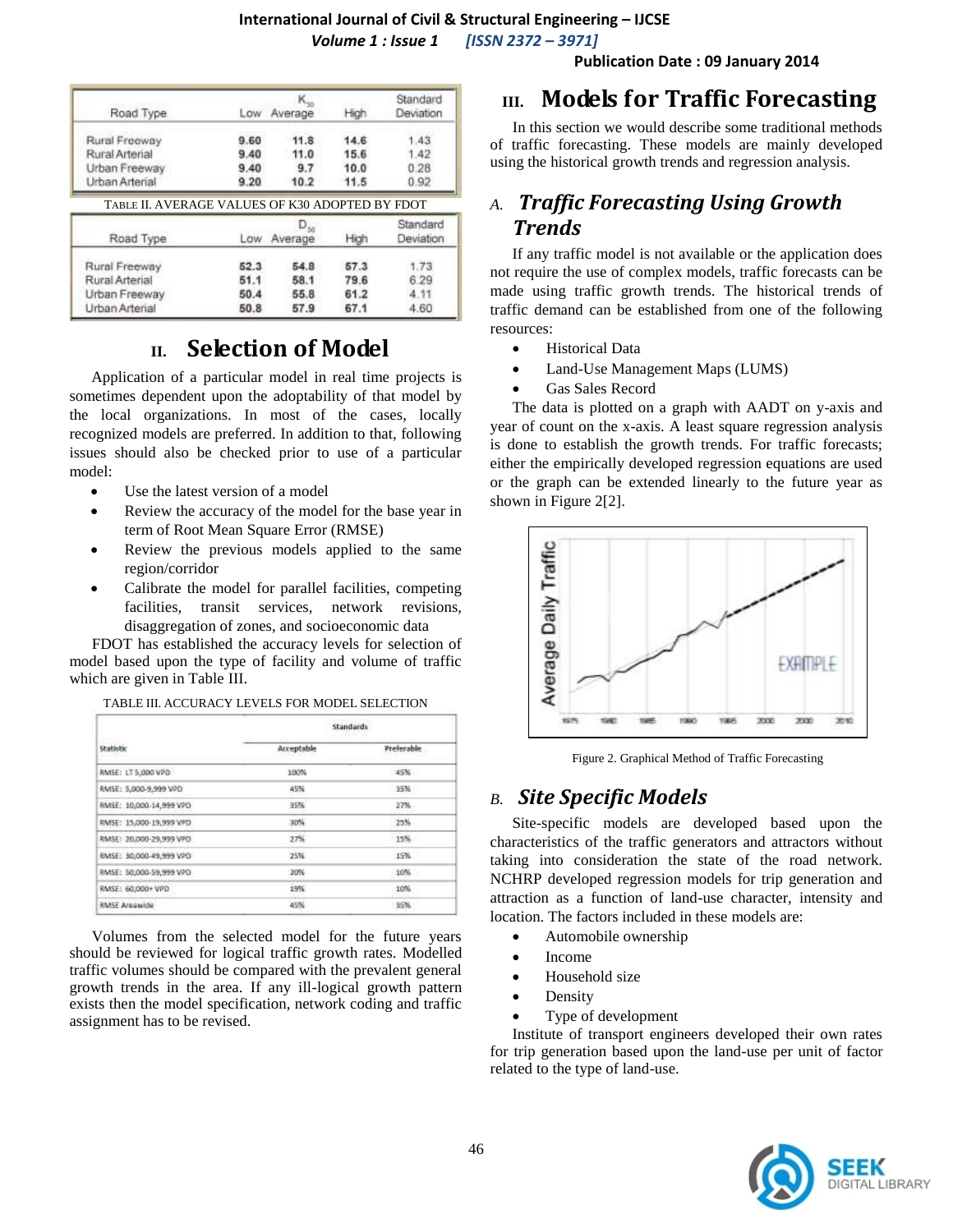#### **Publication Date : 09 January 2014**

# *C. Parametric and Non-Parametric Techniques*

For accurate traffic forecasting parametric techniques such as historical average algorithms, smoothing techniques, linear and nonlinear regression, filtering techniques, to autoregressive linear processes including autoregressive moving average (ARMA) have been employed since 1980s.

Some of these techniques, like Holt-Winters and ARIMA, mainly present the future conditions as the repetition of present trends. Some modifications have been made to these techniques to broaden their range by applying "Moving Average" approach. However, they are still based upon a linear combination of past values [3 and 4].

With the growth in development of computation intelligence techniques such as fuzzy logics, machine learning and neural networks; non-parametric techniques are also being employed in this area by many researchers.

Non-parametric techniques mainly focus on identifying the past conditions which are similar to the conditions at the prediction time. They work on the principle of dynamic clustering. The application of these intelligent techniques has shown satisfactory results in traffic forecasting. The trade-off is made between the simplicity of traditional parametric techniques and the effectiveness of intelligent techniques [5].

# **IV. Application of Neural Networks for forecasting**

The process underlying inter-urban traffic flow is difficult to be captured by a single linear statistical algorithm. Artificial Neural Networks have received much more attention in the area of traffic forecasting because of the ability to approximate any degree of complexity and work without prior knowledge of problem solving. ANN is used to determine related number of vehicle and temporal characteristics using the historical flow patterns and it is also suitable for non-linear and dynamic evolutions. Few attempts have been made by researchers in order to enhance the accuracy of ANNs for forecasting which are described below.

Researchers [6] developed a fuzzy-neural model (FNM), integrating fuzzy logics with neural networks for predicting urban traffic flow. Their model contained two modules, gate network (GN) and expert network (EN). GN module applied fuzzy logics to the input data for its classification, and the EN applied neural network for identifying the input–output relationship. The results from their study showed the FNM model provided more accurate forecasts than the normal back propagation algorithms of neural networks [6].

A study [7] employed a genetic algorithm based optimization strategy to determine the appropriate neural network structure. Their study showed that combining the capabilities of a simple static neural network, with genetically optimized step size, momentum and number of hidden units, produces satisfactory results for modeling both univariate and multivariate traffic data [7].

In a study [8] used the simulated annealing algorithm with back propagation NN. This algorithm uses the genetic algorithm to elect, cross and mutate the synaptic weights and thresholds of ANNs. SA algorithm also decides the structure of ANN by identifying the number of input, output and hidden neurons. The results from the above mentioned study show that this integration gives lesser Mean Square Error than the normal Back propagation NN [8].

Another group of researchers [9] integrated the ANN as well as ARIMA models with self-organizing maps (SOMs), which were used to classify the initial flow data in to different states. As a conclusion they found out that hybrid ANN approach gives more satisfactory results than the other. This was in spite of the fact that using the hybrid ARIMA approach increased its accuracy as compared to all individual ARIMA models. They also checked the accuracy of Radial Based NN with BPNN and found out that the former approach gives slightly better results for short term traffic forecasting [9].

As an effort to reduce the iterations required by a normal back propagation NN algorithm, [10] used the Extended Kalman Filter (EKF) algorithm in combination with ANN. This algorithm gauges the weights as per the principle of minimum root mean squared covariance, which reduces the number of iterations required and makes it suitable for rapid dynamic calculations [10].

A traffic dispersion phenomenon is very important for traffic forecasting, especially for signalized networks. The probabilistic approach to simulate dispersion can be very useful for traffic flows under ideal conditions. This approach may not work well in complex cases because it is based upon strict mathematical rules. [11] developed the Neural networks to simulate traffic flows in recent years and their application includes queue prediction and dispersion, classification of highway traffic states and ramp metering. ANNs have the ability to emulate all kinds of traffic violations provided that an appropriate structure is chosen [11].

# **V. Traffic Forecasting**

King Fahd Causeway provides a link between travelers from Al-Khobar (KSA) and Bahrain by road. There are two modes operating on the causeway; private vehicles and public transport. Since there is no railway connection between Bahrain and KSA so the road and air transport become very important for travelers to and from Bahrain. This causeway also provides an important connection for other parts of the gulf, because Bahrain airport is used as a hub for the connecting flights to Bahrain to all countries. The car and bus mode on the causeway becomes very competitive for the travelers who travel between KSA and Bahrain for using the Bahrain airport for their travel.

In this research, traffic data for the years  $1999 - 2001$  is used to develop models for predicting daily traffic on King Fahd Causeway by using the input of previous day's traffic.

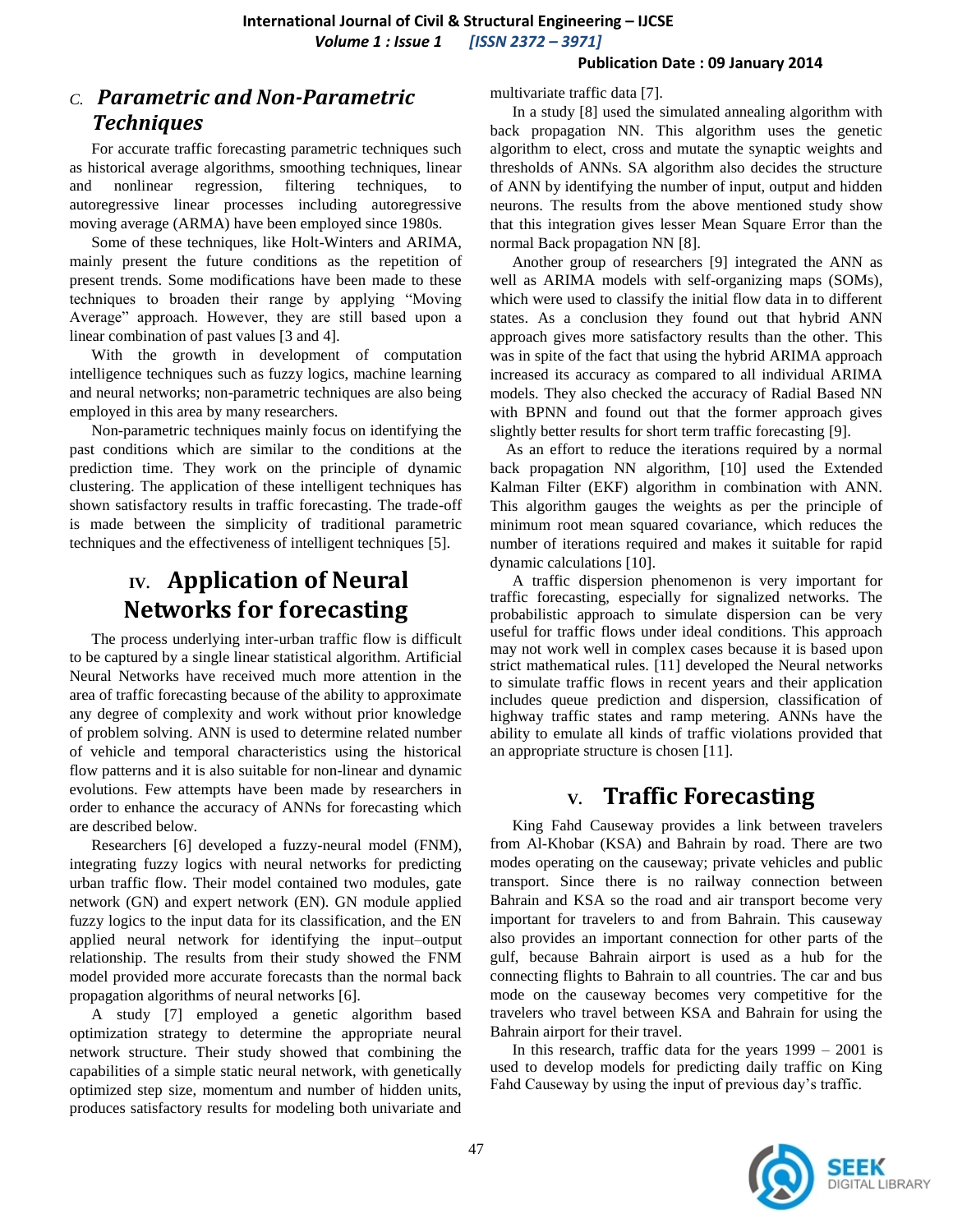### *A. Preprocessing*

Two data sets are used; one set contained total daily traffic including vehicles from different countries and buses. Other set is classified on the basis of cars from each gulf country. Separate models were developed for each data set using regression analysis as well as ANN.

For pre-processing, data was normalized assuming a Gaussian distribution. The data sets were divided in to two parts; 70% was kept for training and the rest was allocated for testing of the networks. During the initial runs of the models it was observed that the model error value was too high for predicting total number of vehicles. So the output traffic volumes were classified in to 3 levels of traffic flow, the extreme levels were considered to be beyond 1.5 times standard deviation from the mean on both sides. This was done according to the assumption regarding Gaussian distribution where majority of the data exists within the above limits.

### *B. Artificial Neural Networks*

ANNs are applied with different architectures which refers to the different arrangement and interaction between layers of neurons [12]. The simplest and most widely used type of architecture is the multi-layer perceptron (MLP). It consists of an input layer, output layer and one or more hidden layers. Signal flow in MLP is only in the forward direction and each neuron of any layer is connected to all neurons in the preceding layer. MLP has been used for traffic forecasting and has shown better performance as compared to other methods [3 and 4].

The MLPs were trained for both data sets and their performance was compared for different number of hidden neurons, learning rates, activation functions and number of iterations. For all networks, the conjugate gradient descent algorithm was used for optimization. The network parameters for both sets of data (volume-classified and country classified) were iterated and the results can be seen in figures 3 and 4. The networks with minimum acquired root mean square error (RMSE) values for testing data are given in table IV.

|  | TABLE IV. ARTIFICIAL NEURAL NETWORKS |
|--|--------------------------------------|
|  |                                      |

| <b>ANN Parameters</b>              | <b>Total Volume Data</b><br>Set | Country-Wise<br>Classified Data Set |
|------------------------------------|---------------------------------|-------------------------------------|
| Number of Hidden<br><b>Neurons</b> | 10                              | 10                                  |
| <b>Learning Rate</b>               | 0.005                           | 0.005                               |
| <b>Activation Function</b>         | Linear                          | Linear                              |
| Number of<br>Iterations            | 4000                            | 5000                                |
| RMSE <sub>Test</sub>               | 0.56                            | 0.30                                |









Figure 4(b). RMSE v/s No. of Hidden Neorons for Country-wise Classified Data